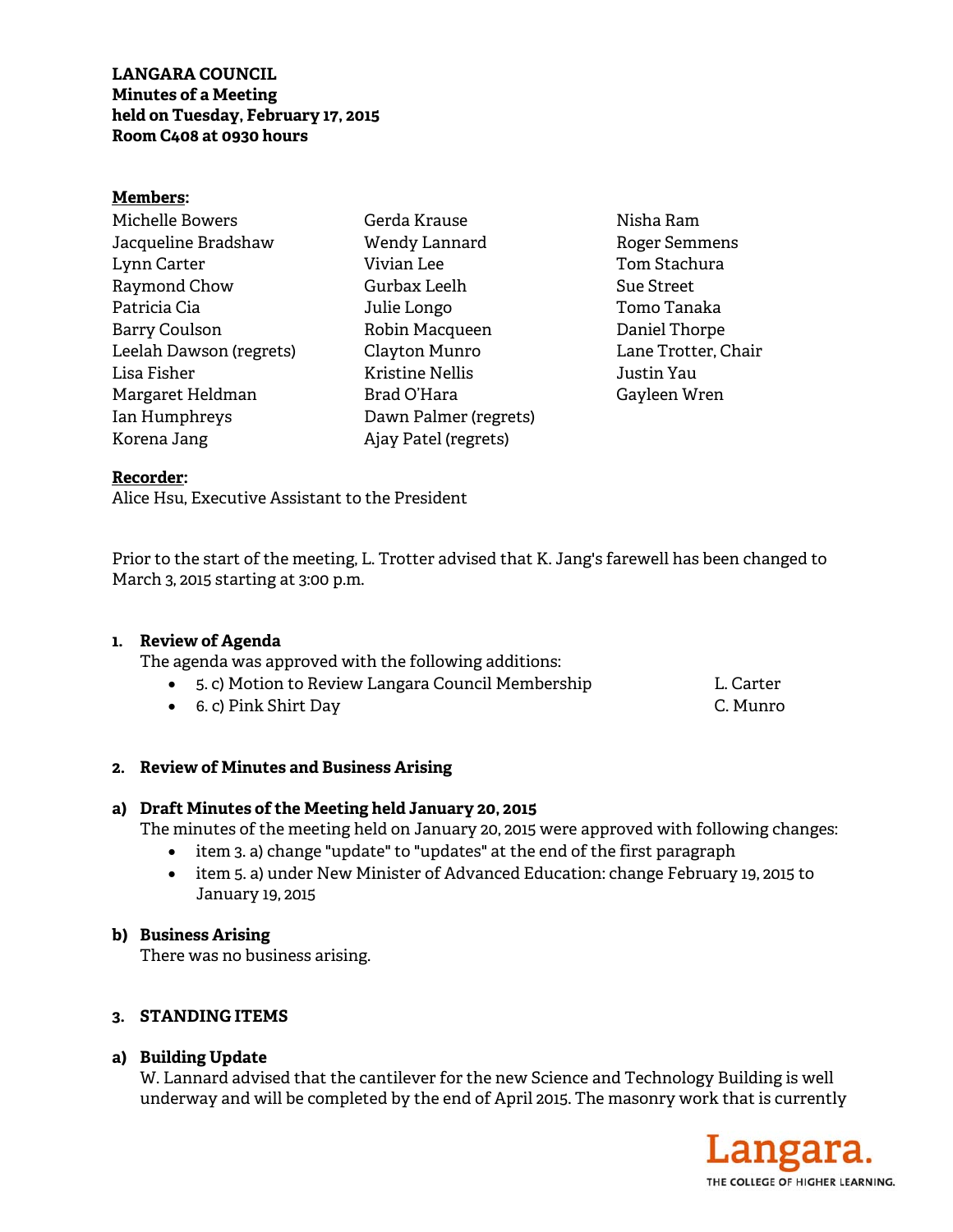undergoing in the basement will be completed by the end of February 2015. She noted some milestone dates including full steel will be installed by April 2015; roof work to begin in May 2015; and concrete slabs will be poured in July 2015. W. Lannard advised the project is remaining on the schedule.

## **b) IT Update**

J. Yau made a presentation to provide an update on the status of each project that is undergoing noting that the Citrix is no longer on the list because it has been completed as a project although IT is working on short-term and long-term solutions to address some operational issues that have been raised. He also summarized overall operational status, and advised staff changes in the IT Department. He reminded that two IT Info Sessions have been scheduled on March 12, 2015 and March 18, 2015 for the Spring 2015 semester; IT will be organizing training for employees who directly handle Purchase Card information; one Business Analysis Essentials training session was done on February 5, 2015 and one more session is scheduled on February 19, 2015; and the schedule for the training session on Business Process Review is still to be determined but hope to occur sometime in March 2015.

In response to a question, T. Stachura advised that more training sessions will be organized for Business Analysis Essentials.

Discussions around the process for doing business analysis and business process review ensued and members' questions were answered.

### **4. CURRICULUM ITEMS**

### **a) Education Council Meeting held on January 20, 2015**

G. Krause referred to the summary report of the Education Council meeting held on January 20, 2015 attached to the agenda and highlighted the following:

- COOP 4802 Interviews and Your Professional Image, a new course in Langara Post Degree Diploma programs, was approved.
- Curriculum forms have been revised and simplified.

The Education Council summary report for January 20, 2015 was received for information.

# **5. FOR ACTION**

# **a) Policy C4002 - Contract Management**

K. Jang referred to the memo on Draft Policy C4002 - Contract Management attached to the agenda and explained the background of developing Policy C4002. She noted 3. b. in the proposed Policy C4002 that a service agreement template has been designed for contracts and employees are encouraged to use the appropriate College-approved standardized Service Agreement as well as related documents with the policy to help streamline the process and make it more efficient.

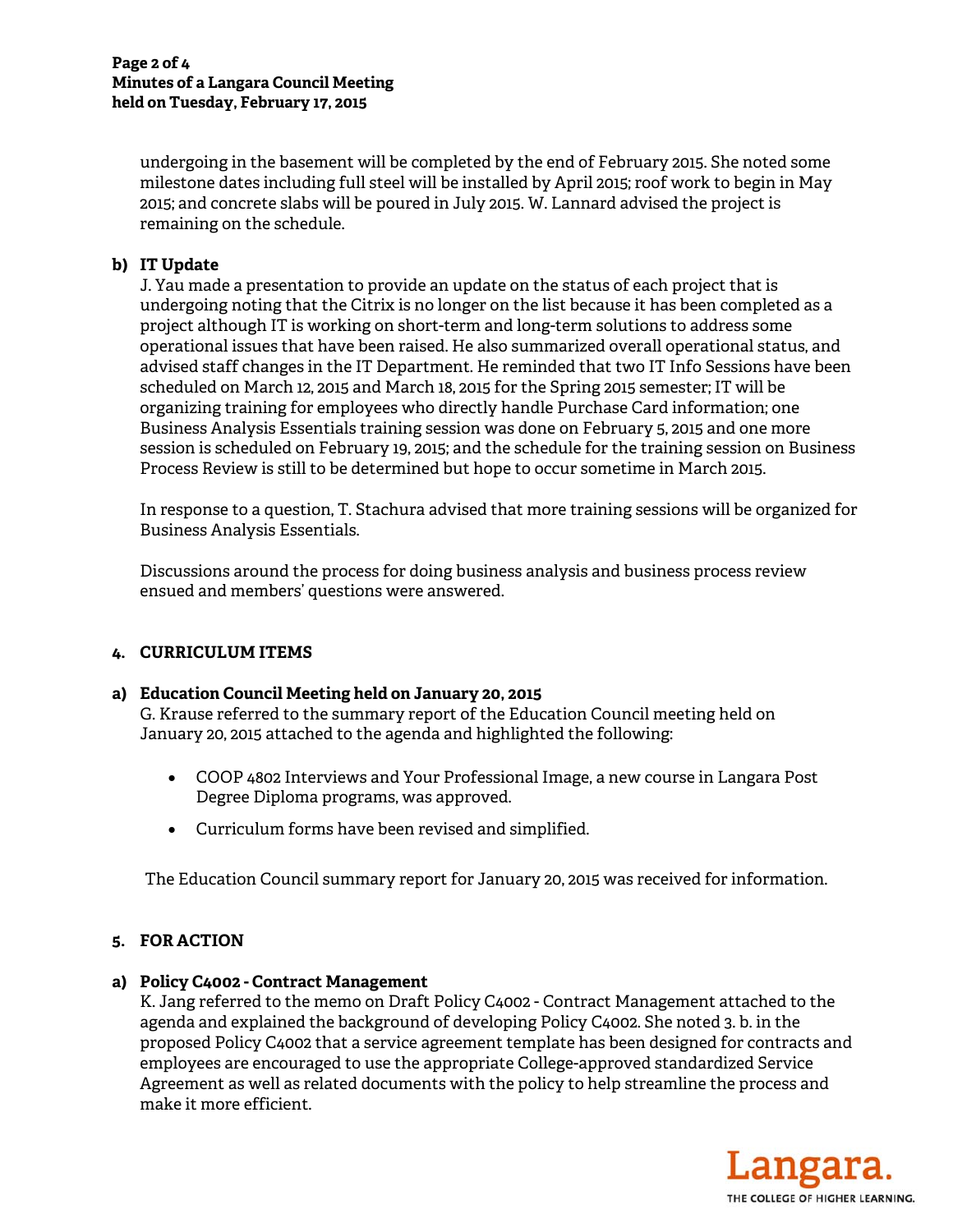In response to a question, K. Jang clarified that this policy is only applicable to nonemployment contracts.

It was moved by K. Jang, seconded by B. O'Hara:

**THAT, Langara Council recommend the approval of Policy C4002 - Contract Management to the President.** 

**Carried Unanimously.** 

### **b) Policy B1006 - Art Collection**

B. O'Hara explained the background of developing Policy B1006 - Art Collection noting that this policy was first drafted in 2012 by the Langara College Centre for Art in Public Spaces Steering Committee and went through couple iterations in 2013 and 2014 before the draft policy came to Langara Council. He also noted that this proposed policy formalizes the process of management of the College's art collection and establishes an art review panel to help provide advice on acquisition and de-accession of art.

In response to a comment, B. O'Hara accepted the recommendation to replace "shall" with "may" in article 3.8. in the proposed Policy B1006.

With the recommended amendment, it was moved by B. O'Hara and seconded by L. Carter: **THAT, Langara Council recommend the approval of Policy B1006 - Art Collection to the President.** 

**Carried Unanimously.** 

### **c) Motion to Review Langara Council Membership**

L. Carter advised that the purpose and membership of the Langara Council was reviewed in about a year and half ago resulting an expansion of the membership to a much larger group. She suggested that it might a good time for a small committee be struck again to review the membership of Langara Council to see if there might be a more functional and collegial group across the College to fulfill its purposes as Langara Council.

In response to a question, L. Carter advised that last review was done about a year and half ago when interim President, R. Daykin wanted to review the purpose of Langara Council. A committee was struck and reviewed the mandate and criteria for the Langara Council. It was suggested at the time that the membership be expanded. Since we have experimented the large membership, it is recommended that we have a small committee to review the membership again.

It was moved by L. Carter, seconded by D. Thorpe:

**THAT, a small committee is struck to review the membership for Langara Council. Carried Unanimously.** 

L. Trotter noted that he will look into creating a membership of the committee.